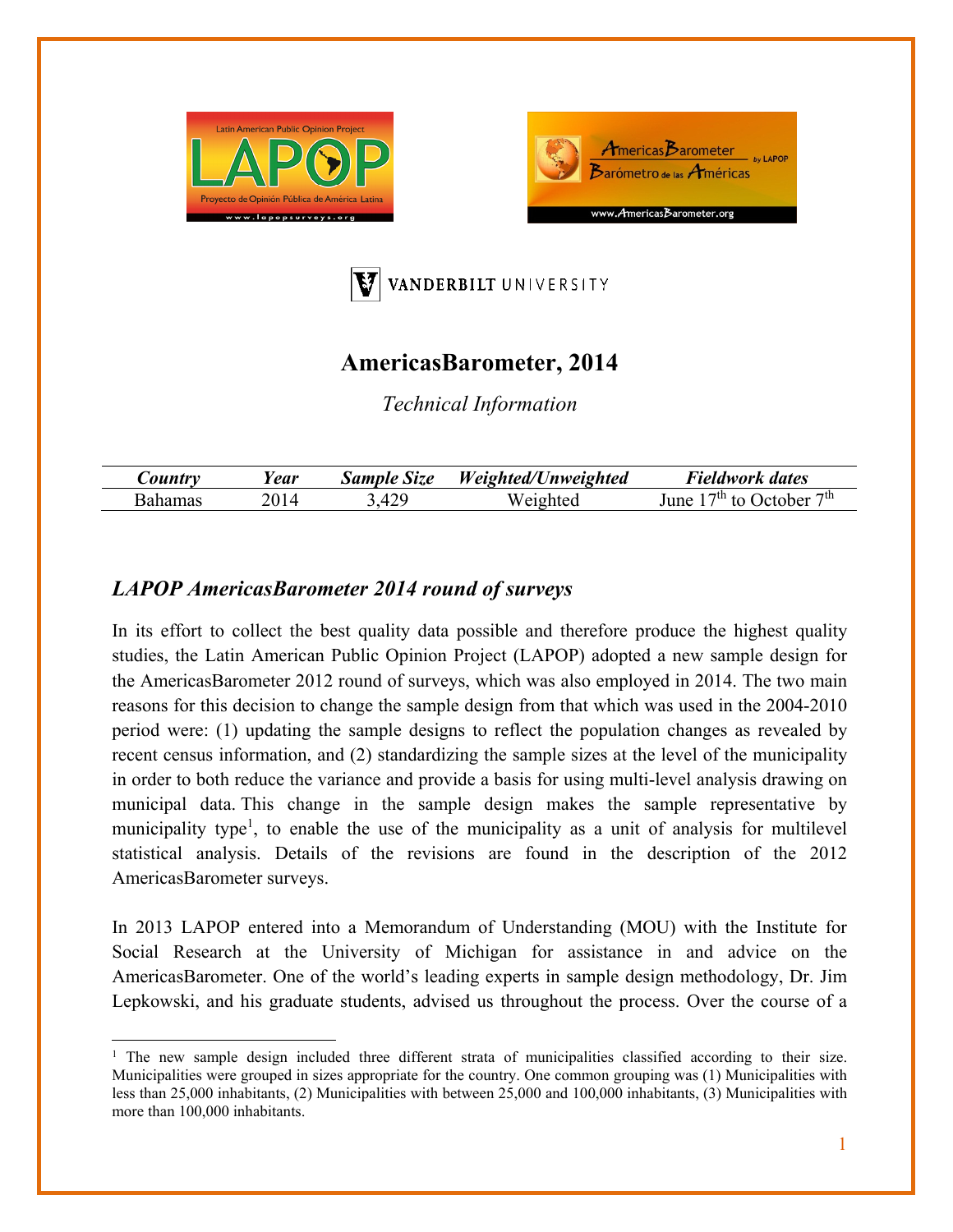year we worked with Dr. Lepkowski and his team of graduate students to review each previously developed sample design and to secure their input and advice on new designs. Our colleagues at the University of Michigan, confirmed that LAPOP had already been following the best practices, within the limits of resources at our disposal, in its sample design. Our own review of the major update we carried out in 2012 sample design left us pleased in almost every respect. The effort to obtain a standard sample size per municipality/canton/parish did not have any adverse impact on intra-class correlation levels, yet has given us a basis for calculating context effects at the local level. In some particular cases, however, in the 2014 round we requested country teams to conduct specific alterations, like updating their sampling frame to take into consideration (if available) the new 2010-2011 national census information. We also asked teams to verify that the 2012 sample design continues to reflect and represent each country population structure and distribution.

Finally, after several rounds of consultations and technical discussions with experts at the ISR at the University of Michigan on how to update the 2012 samples for the 2014 round of surveys, LAPOP requested that countries to update their samples at the block level while retaining the same primary and sub-stratification units (i.e., *Estratopri, Municipalities and Census Segments)*  that were included in the 2012 sample. This means that users of prior AmericasBarometer surveys can do so knowing that the designs across time remain very similar, if not identical. Countries that had new population census available and did not experience significant population shifts or changes in their population distribution were asked to replicate the 2012 sample using the latest census information available and to replace the sampling points at the block level.

With respect to *data collection*, in the 2014 round of the AmericasBarometer we expanded the use of handheld electronic devices. For the first time, we employed for data collection the "Adgys"© questionnaire app designed by our partners in Cochabamba, Bolivia. The use of electronic devices for interviews and data entry in the field reduces data entry errors, supports the use of multiple languages, and permits LAPOP to track on a daily basis the progress of the survey, down to the location of interviews (which are monitored in real time, or nearly real time, but not recorded into the public datasets in order to preserve respondents' privacy) and the timing of the interviews. The team in Bolivia worked long hours to program the samples and questionnaires into the Adgys platform for the 20 countries in which we used this technology. In the remaining 6 countries we continued our use of PDAs and a Windows Mobile-based software application supported by our hardworking partners at the University of Costa Rica.

The remaining pages of this technical note describe the sample design of the AmericasBarometer 2014 survey in The Bahamas.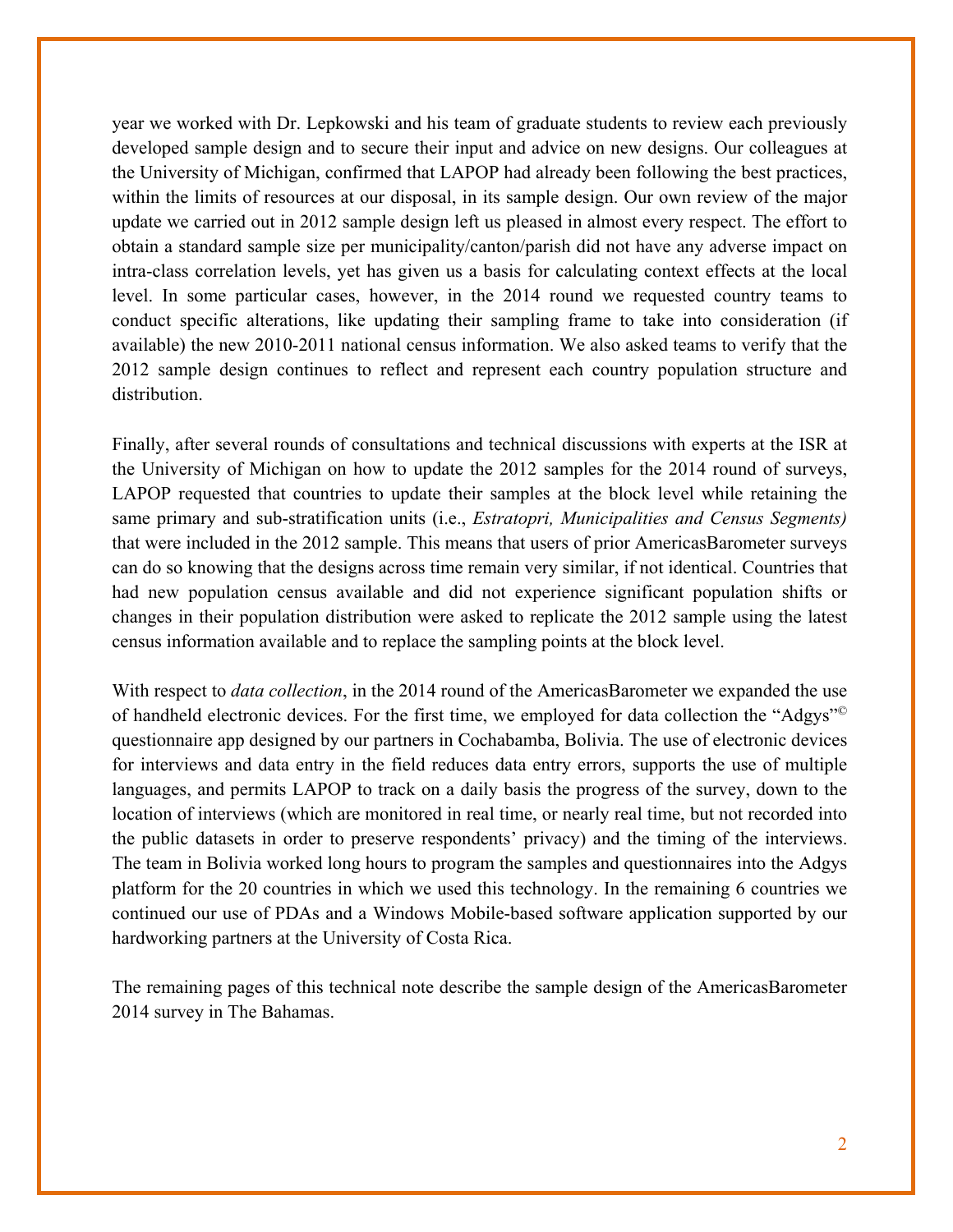## *The Bahamas 2014 AmericasBarometer Round*

This survey was carried out between June  $17<sup>th</sup>$  and October  $7<sup>th</sup>$  of 2014, as part of the LAPOP AmericasBarometer 2014 wave of surveys. The country was part of the AmericasBarometer survey for the first time in 2014. It was conducted by Vanderbilt University with field work being carried out by Public Domain. The 2014 AmericasBarometer received generous support from many sources, including USAID, UNDP, IADB, Vanderbilt U., Princeton U., Université Laval, U. of Notre Dame, among others.

The project used a national probability sample design of voting-age adults, with a total N of 3,429 people involving face-to-face interviews conducted in English. The survey used a complex sample design, taking into account stratification and clustering. The sample was developed using a multi-stage probability design and was stratified by the three major regions of the country: New Providence, Grand Bahama, and Remaining Family Islands. Each stratum was further substratified by size of municipality and by urban and rural areas within municipalities. Respondents were selected in clusters of 6 interviews in urban and rural areas.

The sample consists of 285 primary sampling units and 567 final sampling units. A total of 3,240 respondents were surveyed in urban areas and 189 in rural areas. The estimated margin of error for the survey is  $\pm$  1.8.

Table 1 shows the unweighted sample size in each of the four regions (strata) and by municipality size.

| <b>Strata</b>                                 | <b>Unweighted Sample Size</b> |
|-----------------------------------------------|-------------------------------|
| New Providence                                | 577                           |
| Grand Bahama                                  | 363                           |
| Remaining Family Islands                      | 291                           |
| <b>Total</b>                                  | 1,508                         |
|                                               |                               |
| <b>Municipality Size</b>                      |                               |
| Large (more than 10,000 inhabitants)          | 1,484                         |
| Medium (Between 9,000 and 10,000 inhabitants) | 884                           |
| Small (less than 9,000 inhabitants)           | 1,061                         |
| <b>Total</b>                                  | 3,429                         |

| Table 1: Sample sizes by Strata and Municipality Size in the 2014 AmericasBarometer Survey in |  |
|-----------------------------------------------------------------------------------------------|--|
| The Bahamas                                                                                   |  |

Quotas for gender and age were adopted since multiple recalls in a national sample such as this are impractical from a cost standpoint. Our experience shows that even three recalls leave the sample with a notable gender imbalance (more women than men). Rather than have to include